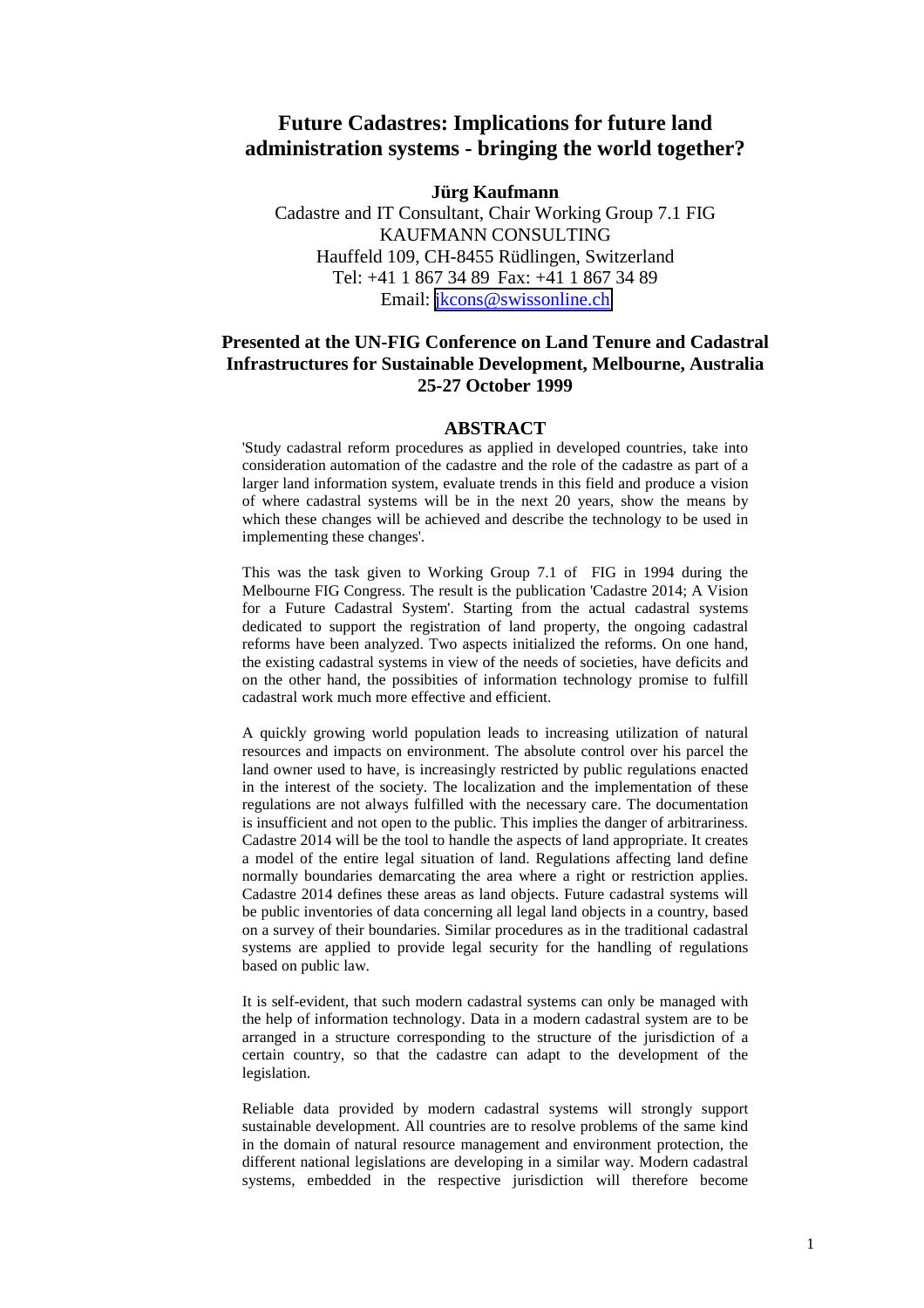comparable and this will help to bring the world together.

*Keywords and phrases: land administration, future cadastral systems, Cadastre 2014*

# **1 INTRODUCTION**

The world, its different cultures, and its political and economic systems are in a permanent development process. This process is driven primarily by the activity and the creativity of humankind. New medical and technical possibilities have impacts on life, on the way of living, and on the way of doing business. One effect of this development is the growth of the world's population. More and more people are to be provided with food and water, housing, household and transport equipment, energy, etc. An increasing number of people are demanding leisure activities and facilities. The demand for waste removal, water cleaning, and recycling materials is increasing.

This development leads to an increase in the consumption of natural resources, particularly of land. It has been acknowledged that disorganized consumption of natural resources will lead to a degradation of nature, of the natural world, of the environment, and finally of humankind. Efforts are being made to encourage sustainable development. That means that development should be undertaken in such a way that a minimum of resources are consumed. It is the main goal of Agenda 21 to improve awareness of and introduce measures for a sustainable development of humankind in harmony with the environment.

As land is an important part of nature and the environment is the basis for nutrition, housing, energy production, resource exploitation, leisure activities, waste disposal, economic activities - in short for the maintenance and survival of humankind cadastres are a crucial aspect of sustainable development. Traditional cadastre systems, however, can no longer meet the high standards set by sustainable development. There is a need to adapt the currently successful operating cadastral systems to the new standards and to implement improved cadastral systems where no such infrastructure exists. This is one reason for the many ongoing cadastral reforms and efforts in the world. Unfortunately the changes are often not rigorous enough and a lot of human resources and financial means are invested with questionable results.

## **2 SUSTAINABLE DEVELOPMENT AND CADASTRAL SYSTEMS**

To be able to use land and natural resources in a sustainable manner it is necessary that one can access a reliable bookkeeping system. As the successful operation and development of a business is based on a well developed financial administration system so the sustainable development of humankind must be supported by a complete land administration system. Like the financial administration system, the land management system must obey clearly defined rules that are valid world-wide in principle, and which are only adapted in detail to accommodate national and cultural peculiarities.

Cadastral systems will in future provide this bookkeeping as the framework of sustainable development. The principles of a cadastre are acknowledged world-wide. The details can be adapted to meet the needs and traditions of a particular country.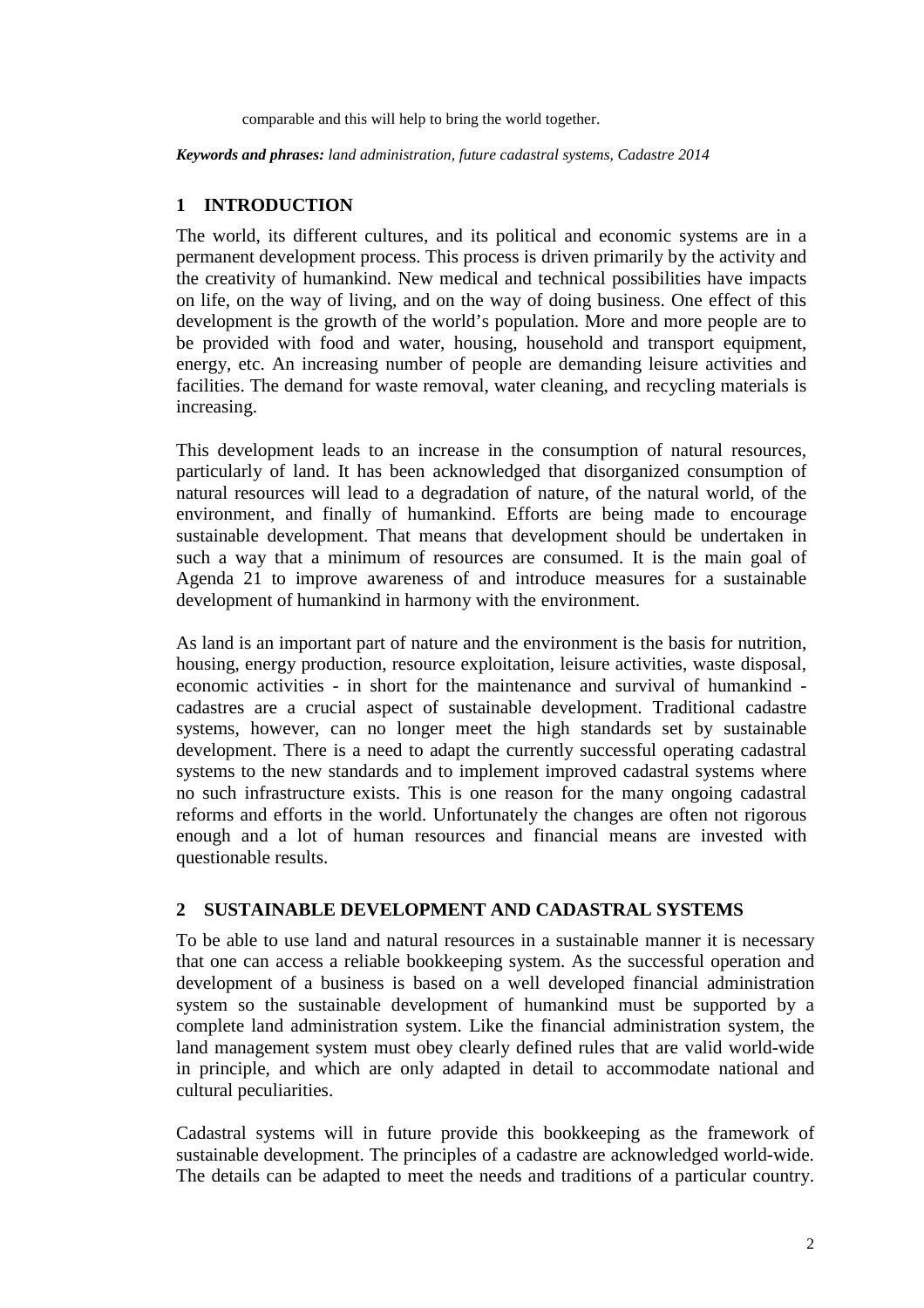Land management needs reliable information about the existing land and its resources and about the legal situation of these items. This information will be provided by future cadastral systems. Cadastres will be the land administration systems that will support the world's hoped for sustainable development.

## **3 PRINCIPLES, CONTENTS AND STRUCTURE OF FUTURE CADASTRAL SYSTEMS**

Commission 7 of FIG, aware of the need for change in the cadastral domain and of the efforts in cadastral reform, initiated at the Melbourne 1994 FIG Congress Working Group 7.1 the terms of reference for which are to:

Study cadastral reform and procedures as applied in developed countries, take in consideration automation of the cadastre and the role of cadastre as part of a larger land information system, evaluate trends in this field and produce a vision of where cadastral systems will be in the next twenty years, show the means with which these changes will be achieved and describe the technology to be used in implementing these changes.

The result of this work was published by myself and my Working Group Secretary, Daniel Steudler, as a brochure with the title 'Cadastre 2014, A vision for a future cadastral system' [Kaufmann, Steudler, 1998]. It was presented at the FIG Congress in Brighton.

We studied the existing literature and the experience being gained in ongoing cadastral projects and had discussions with Mr. Jo Henssen the former chairman of the Office Internationale du Cadastre et du Registre Foncier, OICRF, an institute of FIG. These studies gave a clear view of the role and principles of cadastre and the importance of the security it provides for the coexistence and economic activities of humankind. Economic development on the basis of a functioning land market is only possible when land matters are settled in a legally correct way and within a secure legal environment. We also found that the traditional principles are proven and true and must be the basis for modern cadastres.

After a wide-spread survey of existing cadastral systems and the reasons and aims of the ongoing cadastre reforms, and a second enquiry into the development of privatization and cost recovery in the different cadastre institutions, we were able identify the deficiencies of existing cadastres and the trends in development. It became clear that the documentation and registration of private land rights does not provide enough information to assemble a complete picture of the legal situation of land. The legal situation has changed remarkably in the last few decades because societies had to introduce new legislation under public law which had impacts on private land rights. In the interest of a careful utilization of land, physical planning was established, and new laws were aimed at better protecting the environment and the people living in it. The exploitation of limited natural resources was regulated. All these new laws, in a certain sense, favour sustainability.

It can be considered as a fact that further regulations will and must be implemented to resolve the problems caused by the world's growing population and changing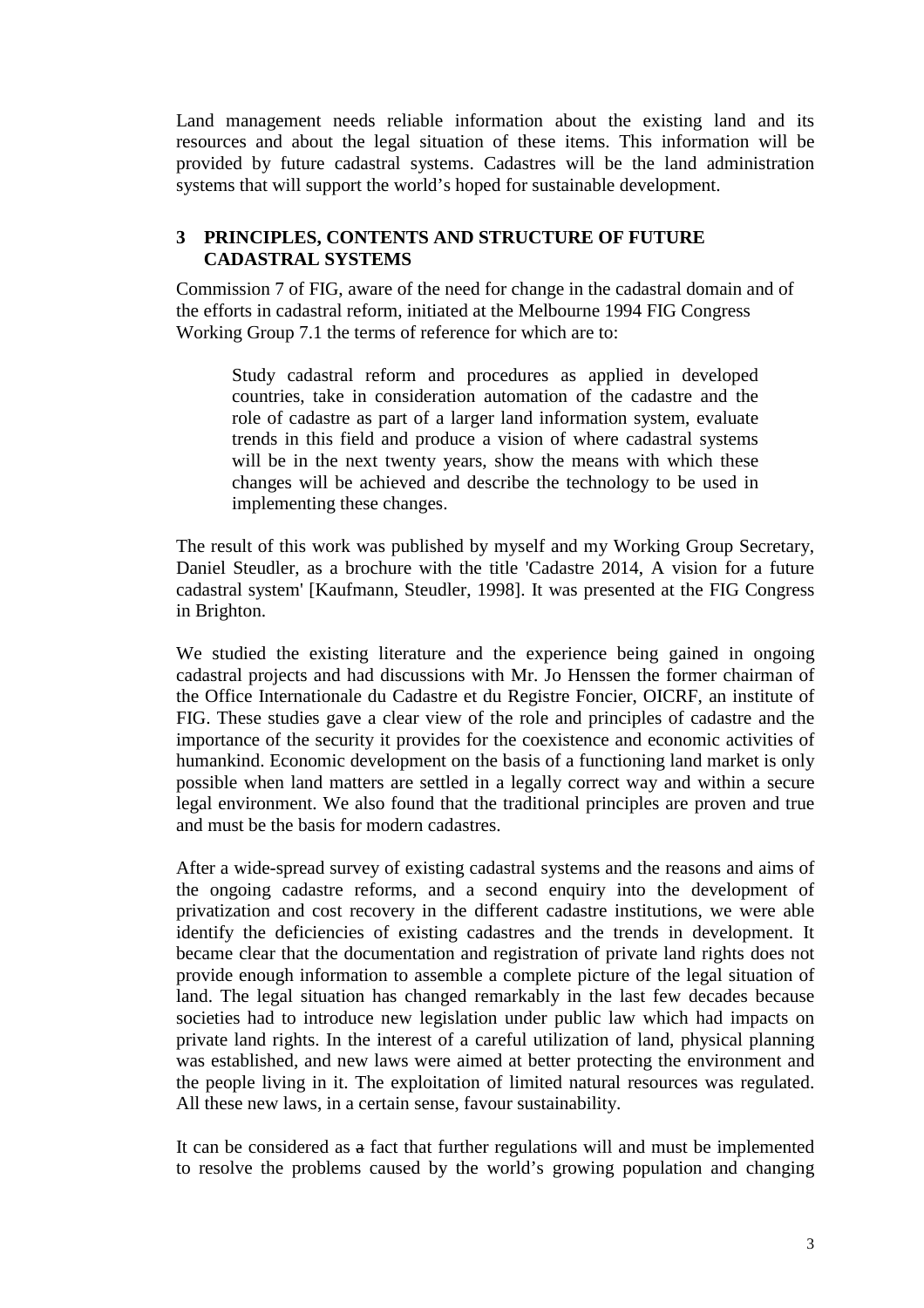ways of living. This is in the sense of sustainability but the danger exists that all these regulations hinder development and even sustainable development. Furthermore, all these regulations touch the absolute rule of the land owner.

Modern cadastres must take into consideration this development but they must also follow the proven principles of the traditional cadastre. Cadastre 2014, therefore, enlarges the objects to be processed by the cadastre and the content of cadastral systems.

The new objects to be processed are the land objects. Land parcels are a category of land objects.

| <b>Traditional Definition</b>                                                                                                                      | Definition of Cadastre 2014                                                                                                                                                                                                                                                         |
|----------------------------------------------------------------------------------------------------------------------------------------------------|-------------------------------------------------------------------------------------------------------------------------------------------------------------------------------------------------------------------------------------------------------------------------------------|
| <b>Land Parcel</b>                                                                                                                                 | <b>Land Object</b>                                                                                                                                                                                                                                                                  |
| A land parcel is a piece of land<br>with defined boundaries, on<br>which a property right of an<br>individual person or a legal<br>entity applies. | A land object is a piece of land<br>in which homogeneous condi-<br>tions exit within its outlines.<br>The legal land objects are<br>described by the legal content<br>of a right or restriction and the<br>boundaries which demarcate<br>where the right or restriction<br>applies. |

The content of modern cadastres take into consideration all land objects in a defined area.

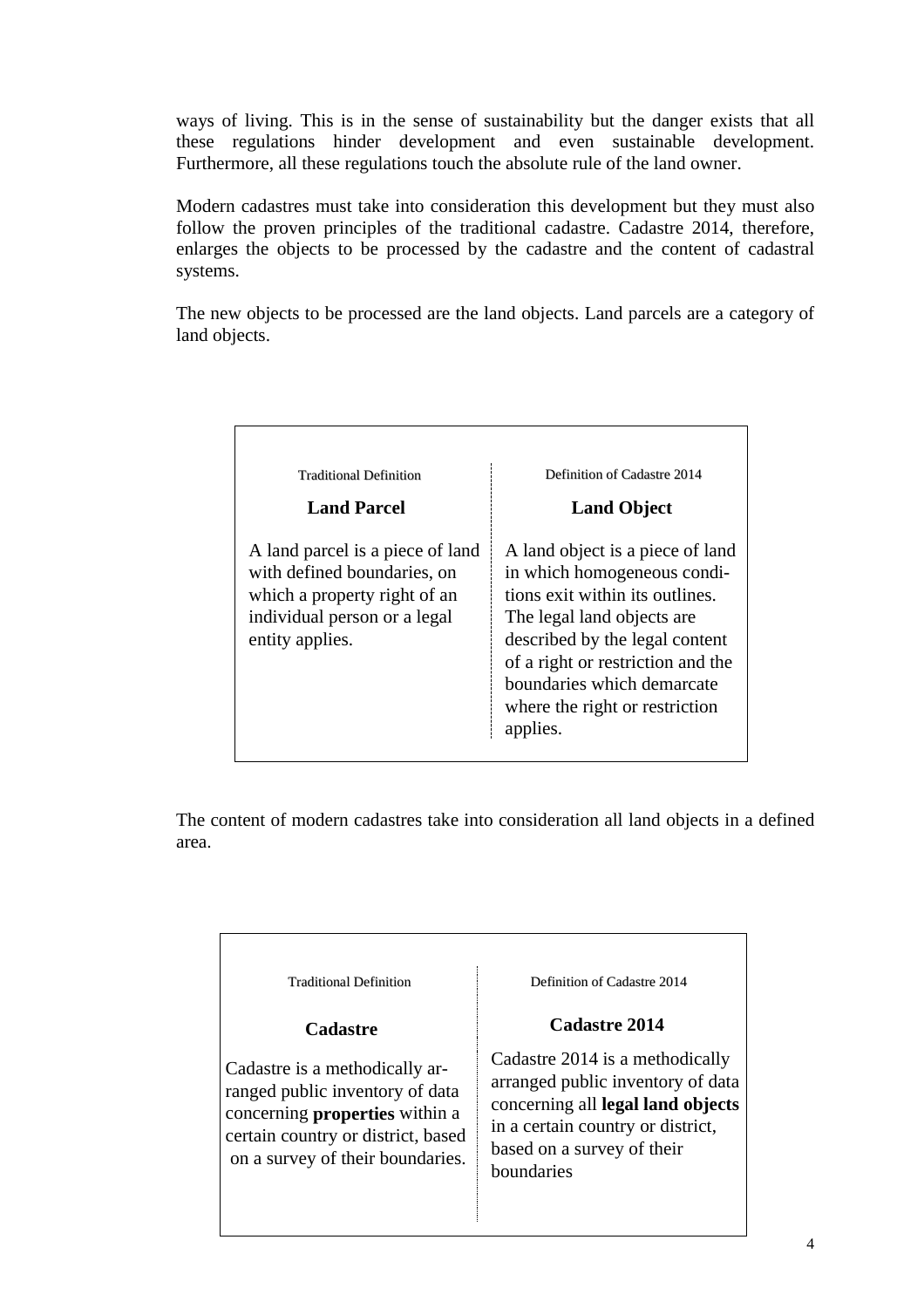

This definition corresponds to the first six statements on Cadastre 2014 which states:

## **Cadastre 2014 will show the complete legal situation of land including public rights and restrictions!**

Every piece of legislation concerning land matters defines legal land objects. All these land objects are to be carefully defined, verified, and kept in a public register. Otherwise the legal security important to governments and administrations, economies, private persons, and land owners will not be provided. Lacking legal security leads to uncertainty, lack of confidence, disorder, and finally chaos. This means that citizens lose confidence in their country's institutions, the land market as an essential part of the economy ceases to function, business becomes weak, and the whole system can crash. We can see such effects in different regions of the world. We can characterize the actual situation as follows:

Future cadastres shall correct this dangerous situation by applying the principles of cadastral systems on all legal land objects.

All legal land objects must be carefully delimited, verified, and registered. This future complete documentation of the legal situation of land must respect a certain structure. It must respect the principle of legal independence, which is shown in the illustration below.

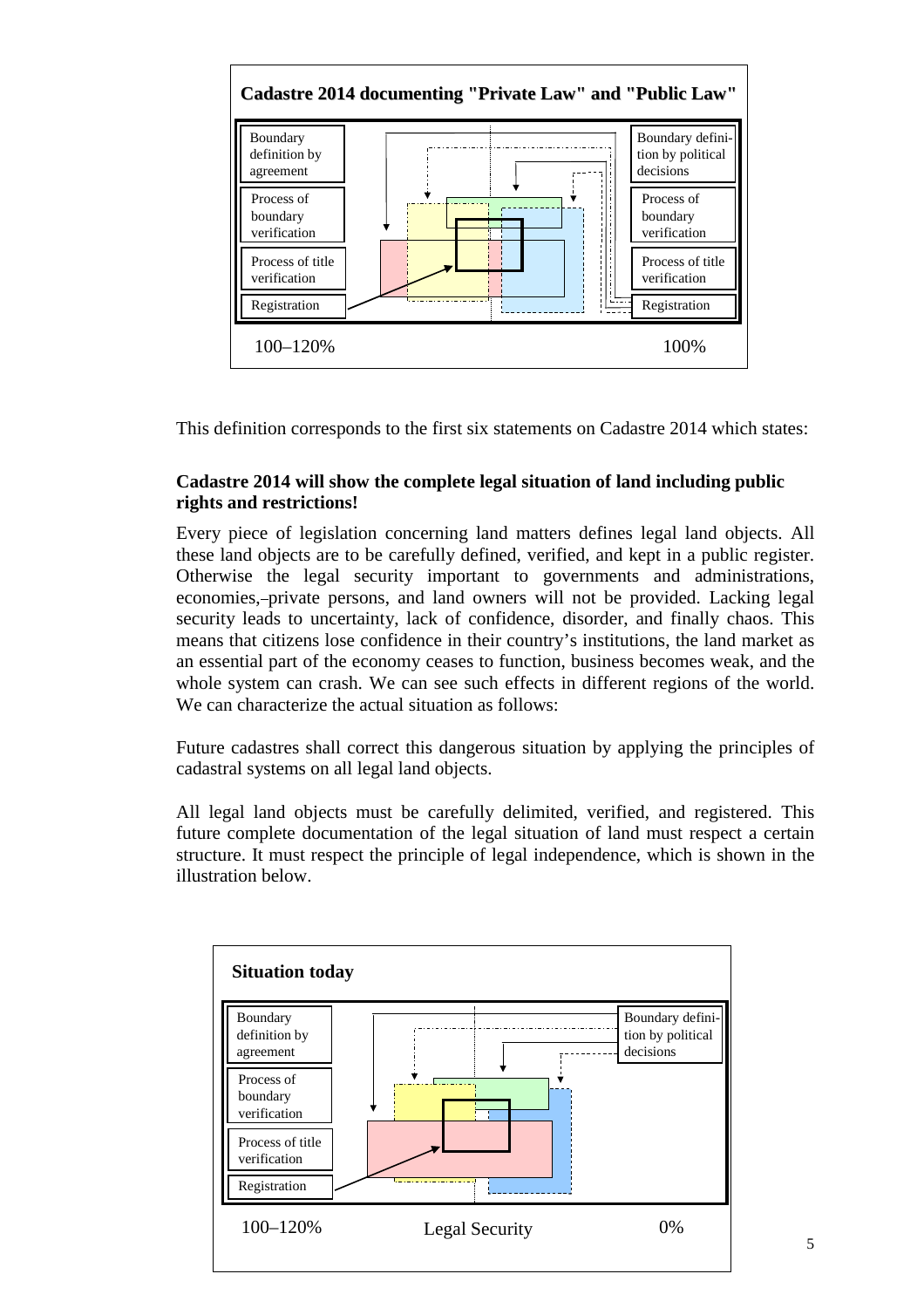

The different legal land objects are to be arranged according to the laws by which they are defined. This structure allows the immediate adaptation of the cadastre to the development of the legislation. It is not necessary to rearrange the information. New legal topics can be simply added.

The second statement on Cadastre 2014 says:

## **The separation between 'maps' and 'registers' will be abolished!**

The establishment of separate organisations for map production and land registration was often necessary because the two operations used to require different skills, and the available technology did not allow for other solutions. With information technology (IT) it is possible to link land objects directly with the information needed for registration. Land objects can be described in future by the geometric and the alphanumeric parameters, with the latter containing the legally relevant records. The still often practised separation of the physical and organisational structure will become unnecessary.

Statement three takes into consideration that modern information technology based cadastres will have a forceful impact on the way of working:

## **'Cadastral mapping' will be dead! Long live modelling!**

Information technology works with digital data and provides the ability to model objects of the real and legal world. Maps as analogue representations will lose their function as information storehouses; their only purpose will be to represent information in such a way that it can be communicated easier and in a more comprehensive form. In future we will have increasingly different graphic representations as extracts of the cadastral model tailored to the needs of the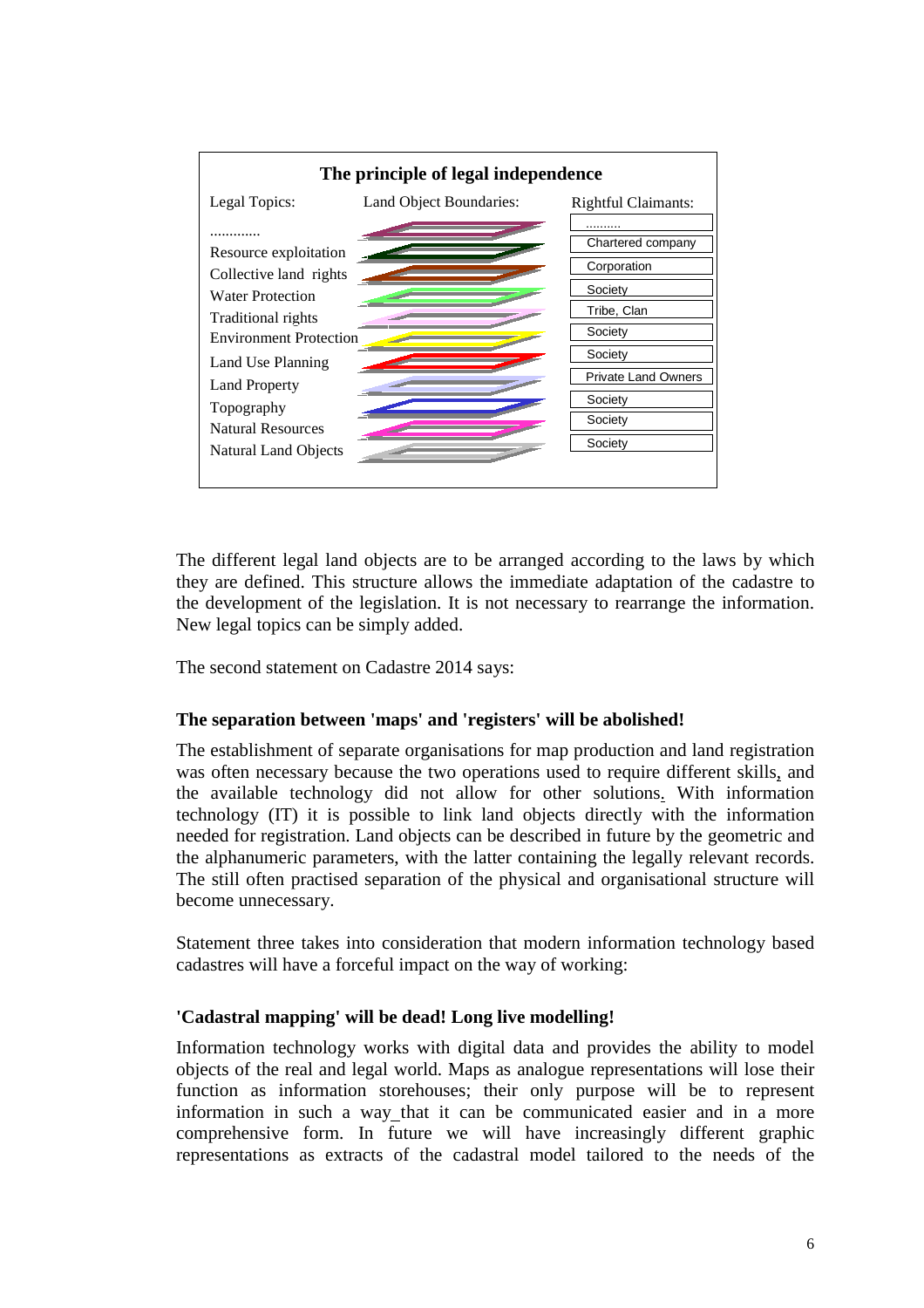individual customer. To store maps as a picture on a computer is therefore an archaic operation.

The fact that in future information technology will be used to operate cadastral systems is expressed by statement four:

#### **'The paper and pencil cadastre' will be gone!**

As you can see from the terms of reference of our working group, the work concentrated on developed countries because one thought then that in developing and transitional countries the traditional methods would be carried on. Today, five years later, you cannot find any cadastre project in the world where information technology is not involved. IT makes work easier.

The trend to privatize at least the operational work to be executed in the field of cadastre is reflected in statement five:

#### **Cadastre 2014 will be highly privatized! Public and private sectors are working closely together!**

The privatization and new public management topic will affect the cadastre as it affects any other domain of human activity. This is a fundamental trend. The public domain will nevertheless have to provide for secure land titles but it will outsource most operational work and concentrate on supervision.

Finally, in statement six the aspect of cost recovery which is also a potent trend is expressed:

#### **The cost of Cadastre 2014 will be recoverable!**

The awareness that even operations executed by the public sector have their price, and that the public and the private sectors have at least to cover their costs leads to efforts to implement cost covering fees also in cadastre. In several cadastral systems it was proved that cost recovery is possible. Because cadastre is a long-term investment the depreciation period for the initial investment costs can be longer than for normal goods.

#### **4 SUPPORT OF SUSTAINABLE DEVELOPMENT**

Future cadastral systems will support sustainable development in several respects.

As mentioned earlier it is the bookkeeping system for scarce resource land. Bookkeeping is accurate, documents facts, and, therefore, avoids disputes. Sustainable development often is hindered by fruitless discussions. Future cadastral systems document all facts in an indisputable manner.

Decisions in the interest of sustainable development can be taken on the basis of complete and reliable information. This accelerates the execution of the decisions.